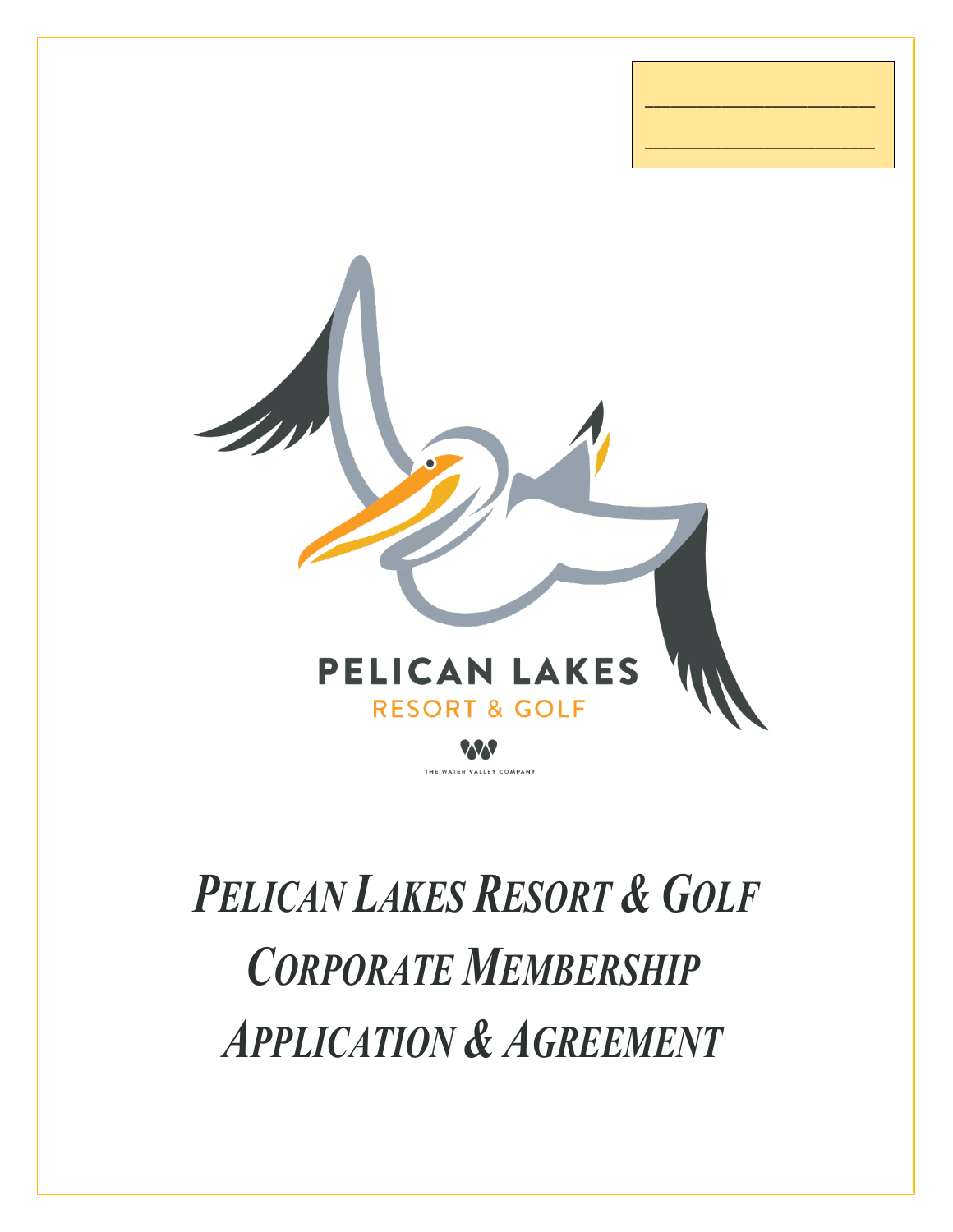## **TERMS OF MEMBERSHIP**



**The undersigned hereby applies for the following category of membership in the Club:**

|                                      | <b>Membership Type</b> | <b>Initiation Fee</b> | <b>Monthly</b> | <b>Annually*</b> (save 3%) (^Not eligible<br>for discount) |
|--------------------------------------|------------------------|-----------------------|----------------|------------------------------------------------------------|
| $\Box$ The 45 Club^ $\Box$ Corporate |                        | ПS                    | ⊓ \$           | ПS                                                         |

I/we hereby agree to pay to the Club the membership dues for the type of membership and payment preferences selected above. The membership dues are described on a separate schedule and are subject to a minimum annual increase of 1%.

*I/we acknowledge that a a non-refundable \$\_\_\_\_\_\_\_\_\_\_\_\_\_\_ initiation fee, in addition to committing to a two-year, non-refundable contract is required for membership.* I/wealsoacknowledgethatshouldI/wewithdraw, renegeorcancel payment of duesduring this contracted period, the Club hastheright to collect payment for all remaining Membership dues by any means available or seek appropriate legal remedies as outlined in this Membership Application and Agreement("Agreement"). Membership is contingent upon approval by theClub,which approvalshall be at itssole discretion.

The undersigned acknowledge(s) that membership in the Club permits the Member to use the Club facilities referred to, and in accordance with, this Agreement. Membership in the Club is not an investment in the Company referred to below, the Club or its facilities and does not provide the Member with an equity or ownership interest or any vested or prescriptive right or easement in or to use the Club or its facilities. A Member only acquires the revocable license to use the Club Facilities in accordance with the terms and conditions stated herein as may be amended from time to time. The Club reserves the right, in its sole discretion, to issue, modify or terminate any or all types of membership and activities, to increase or decrease the number of memberships, to convert the Club into a member-owned club and to make any other changes in the terms and conditions of the membership or the Club Facilities available for use by Members.

Upon execution of this Agreement, I/we authorize the disclosure and release of information requested by the Club for determination of my/our qualifications for membership, including, without limitation, my/our credit history.

I/we hereby acknowledge that the use of the Club Facilities and any privilege or service incident to membership is undertaken with knowledge of risk of possibly injury. I/we hereby accept any and all risk of injury to myself, my/our guests and my/our family sustained while using the Club Facilities, including, but not limited to the swimming pool, Club Carts or an individual member's Cart, or while involved in any event or activity incident to membership in the Club. In accepting the risk of injury, I I/we understand that I/we am/are relieving Pelican Lakes, LLC, a Colorado limited liability company (the "Company"), its managers, officers, members, employees, agents and affiliates from any and all loss, cost, claims, injury, damages or liability sustained or incurred by me, my guests and my family resulting from or arising out of any conduct or event connected with membership in the Club and use of any of the Club Facilities.

I/we hereby acknowledge receipt of Pelican Lakes Resort & Golf Club Memberships Plan and that I have read and understand them and agree to be bound by the terms and conditions thereof as the same may be amended from time to time by the Club. I further acknowledge that I am not relying on any oral representation in acquiring a membership in the Club. If the applicant is married, both spouses must sign below.

**The Membership Application and Agreement shall not be binding until it is accepted and signed by an authorized Pelican Lakes Representative on Page 4 below. \*\*Member charges can begin in approximately 24 hours for admin. business office entry.**

 $\mathcal{L} = \{ \mathcal{L} \mathcal{L} \mathcal{L} \mathcal{L} \mathcal{L} \mathcal{L} \mathcal{L} \mathcal{L} \mathcal{L} \mathcal{L} \mathcal{L} \mathcal{L} \mathcal{L} \mathcal{L} \mathcal{L} \mathcal{L} \mathcal{L} \mathcal{L} \mathcal{L} \mathcal{L} \mathcal{L} \mathcal{L} \mathcal{L} \mathcal{L} \mathcal{L} \mathcal{L} \mathcal{L} \mathcal{L} \mathcal{L} \mathcal{L} \mathcal{L} \mathcal{L} \mathcal{L} \mathcal{L} \mathcal{L} \$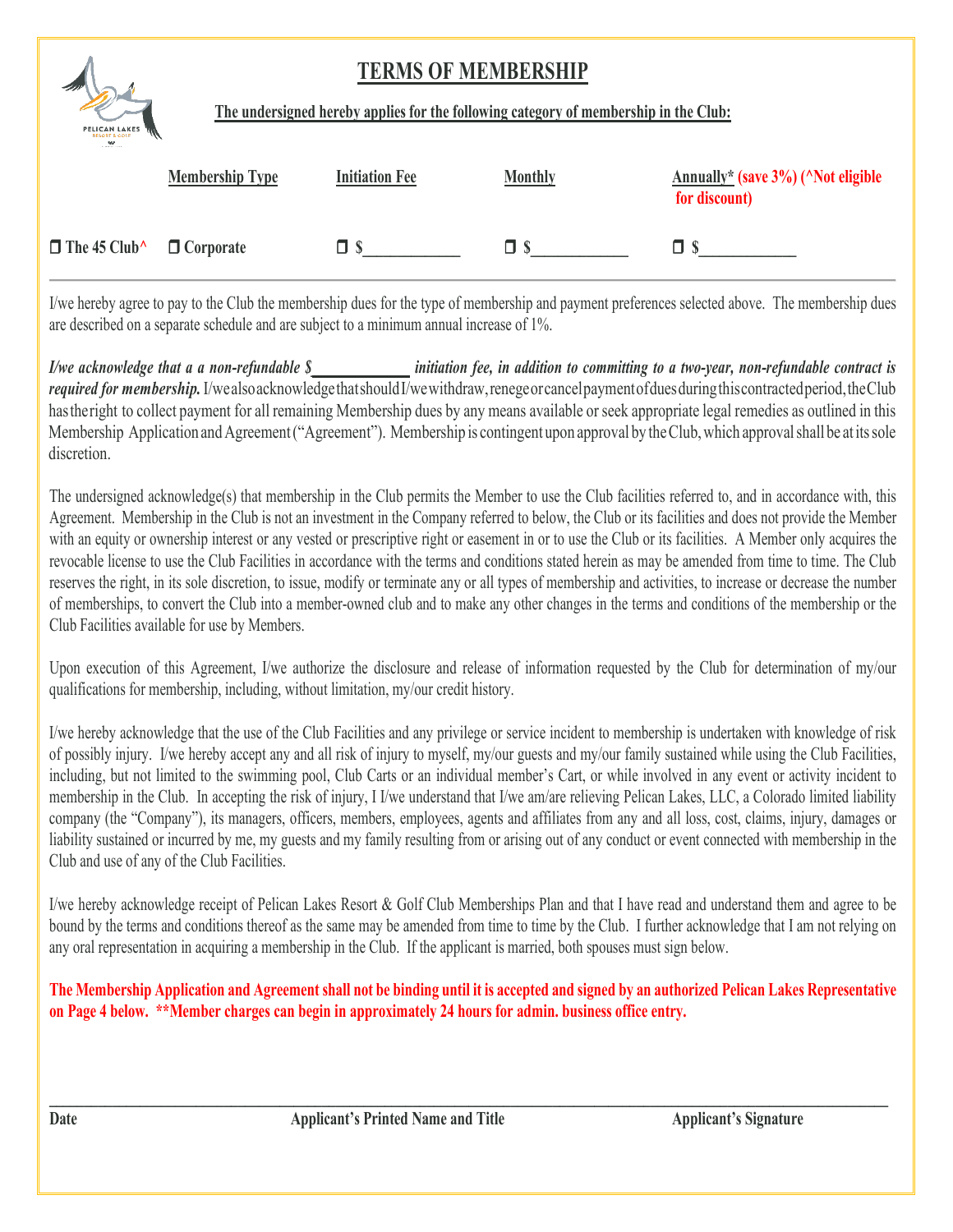

|                                   | Billing Address or check here if same as above $\Box$                                              |                            |                |  |  |
|-----------------------------------|----------------------------------------------------------------------------------------------------|----------------------------|----------------|--|--|
|                                   |                                                                                                    |                            |                |  |  |
|                                   |                                                                                                    |                            |                |  |  |
|                                   | <b>Employment Information</b>                                                                      |                            |                |  |  |
|                                   | Company Name Business Type <b>Example 2018</b> Position                                            |                            |                |  |  |
|                                   |                                                                                                    |                            |                |  |  |
|                                   |                                                                                                    |                            |                |  |  |
| <b>Name</b>                       | <b>Additional Corporate Account Users</b><br><b>Please list Employee Only for Each Sub-Account</b> | <b>Charging Privileges</b> |                |  |  |
|                                   |                                                                                                    | $\Box$ Yes                 | No             |  |  |
|                                   |                                                                                                    | Yes                        | $\vert$   No   |  |  |
|                                   |                                                                                                    | Yes                        | N <sub>0</sub> |  |  |
| Additional Members at \$ /Member* |                                                                                                    |                            |                |  |  |
|                                   |                                                                                                    | Yes                        | N <sub>0</sub> |  |  |
|                                   |                                                                                                    | Yes                        | N <sub>0</sub> |  |  |
|                                   |                                                                                                    | Yes                        | N <sub>0</sub> |  |  |
|                                   |                                                                                                    | $\blacksquare$ Yes         | N <sub>0</sub> |  |  |

**\*If "Yes" is checked above, Company acknowledges that granting corporate account users charging privileges indicates that any of their charges, including but not limited to, charges at the Pro Shop and Restaurants, will be paid for by the main corporate account\***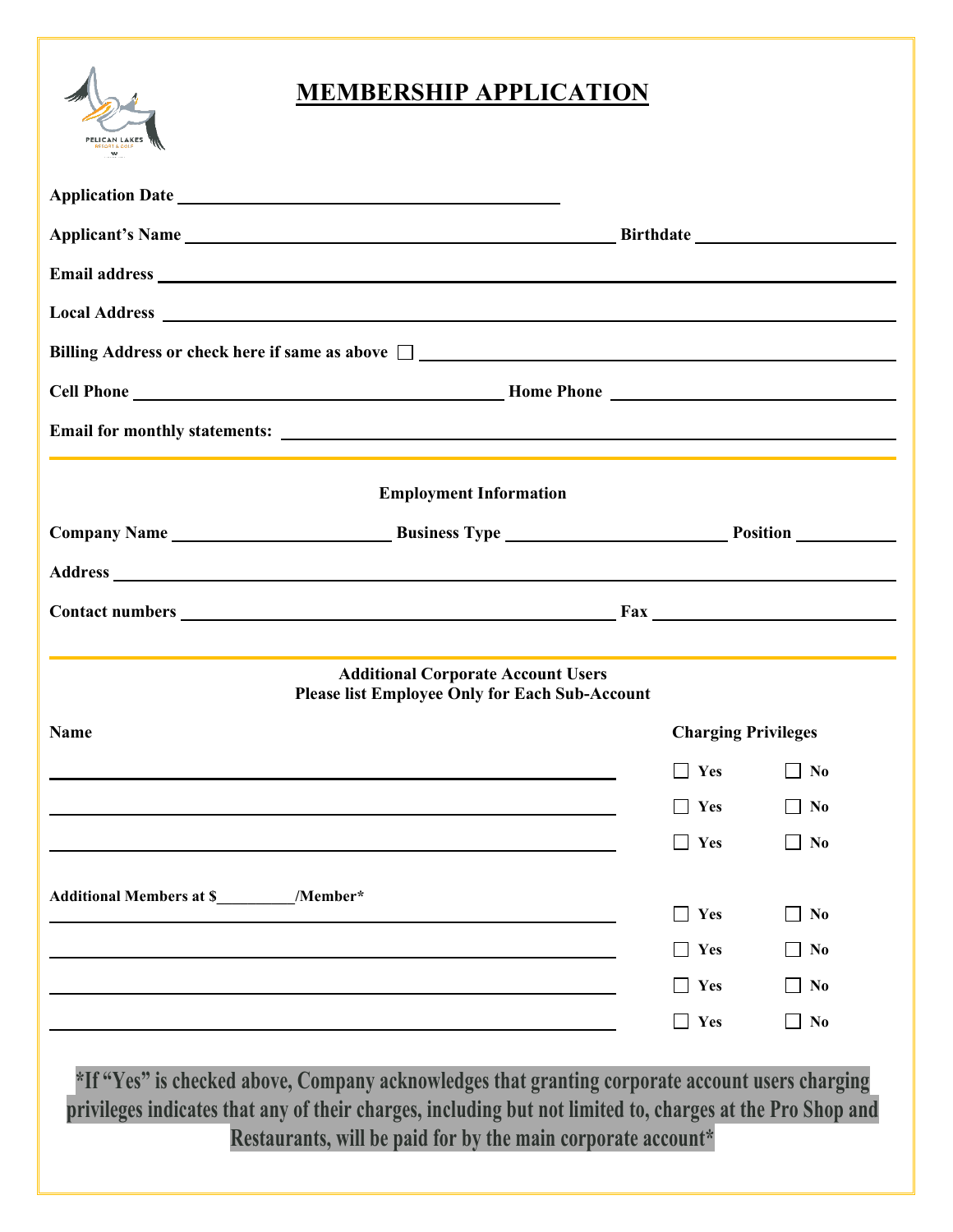

## **PAYMENT OF DUES, FEES AND CHARGES**

I/we hereby acknowledge that all dues, fees and charges for food, beverage, merchandise and services of Pelican Lakes Golf Club (the "Club") which if not paid for in cash (when cash payments are permitted), will be charged to my bank account or credit card on file. Dues and itemized charges are payable upon receipt of invoice and are late after 15 days. **A 14% annual late fee is applied to balances overdue by more than 30 days.**

Dues can be ONLY paid by the following method: 1. By automatic ACH; or 2. By credit card payment through the Pro Shop based on the billing cycle (monthly/annually, etc.)

I/we authorize any and all charges incurred on my account with the Club to be charged to the bank account or credit card listed below. I/we certify that the below listed credit card is issued to me and I/we agree that any and all disputes with my credit card on file with the Club will be resolved within one week. Further, I/we agree to update Pelican Lakes with any changes to my bank account routing or account numbers or credit card numbers.

Any material breach or violation of a provision or provisions of this Agreement shall give the Club the right to terminate this Agreement and to exercise all other rights and remedies as provided by law. I/we agree that, in such an event, I/we shall be obligated to pay the Club's reasonable collections expenses which may include but may not be limited to court costs, collection fees which are charged by the Club's collection agency at such time as the account is turned over to said collections agency and attorney fees of twenty-five percent (25%) of any unpaid balance at such time as the account is turned over to an attorney for collection. I/we further agree that all collection fees as mentioned herein shall not be deemed to be in the nature of a penalty for my default, but instead shall be deemed to be liquidated damages.

## **All delinquent charges from Sub-Accounts will be charged to the Main Corporate Account.**

| **ACH Transactions are Free directly from your bank account                                                                                                                                                                                                  |                                                             |                                |                                              |  |  |  |  |  |  |
|--------------------------------------------------------------------------------------------------------------------------------------------------------------------------------------------------------------------------------------------------------------|-------------------------------------------------------------|--------------------------------|----------------------------------------------|--|--|--|--|--|--|
| <b>Bank Name</b>                                                                                                                                                                                                                                             | <u> 1989 - John Stein, Amerikaansk politiker (</u>          |                                | Deposit Type: $\Box$ Checking $\Box$ Savings |  |  |  |  |  |  |
|                                                                                                                                                                                                                                                              |                                                             |                                | Account Type: □ Business □ Personal          |  |  |  |  |  |  |
|                                                                                                                                                                                                                                                              |                                                             | Routing Number Account Number  |                                              |  |  |  |  |  |  |
| Signature                                                                                                                                                                                                                                                    | <u> 1989 - Johann Stoff, amerikansk politiker (d. 1989)</u> | (222222222): 000 111 555")1027 |                                              |  |  |  |  |  |  |
| **Credit Card Transactions:                                                                                                                                                                                                                                  |                                                             |                                |                                              |  |  |  |  |  |  |
|                                                                                                                                                                                                                                                              |                                                             |                                |                                              |  |  |  |  |  |  |
| Zip Code __________________Expiration Date _______________CVC Code _____________                                                                                                                                                                             |                                                             |                                |                                              |  |  |  |  |  |  |
|                                                                                                                                                                                                                                                              |                                                             |                                |                                              |  |  |  |  |  |  |
| <b>Staff Use Only</b><br>This Membership Application and Agreement shall not be binding until it is accepted by an authorized Pelican<br>Lakes Representative's Signature shown below.<br>Accepted by: Pelican Lakes Resort & Golf Authorized Representative |                                                             |                                |                                              |  |  |  |  |  |  |
| <b>Authorized Signature</b>                                                                                                                                                                                                                                  | <b>Example 2 Printed Name</b>                               |                                | <b>Example 1</b> Date                        |  |  |  |  |  |  |
| Member # Master List POS System Letter                                                                                                                                                                                                                       |                                                             |                                |                                              |  |  |  |  |  |  |